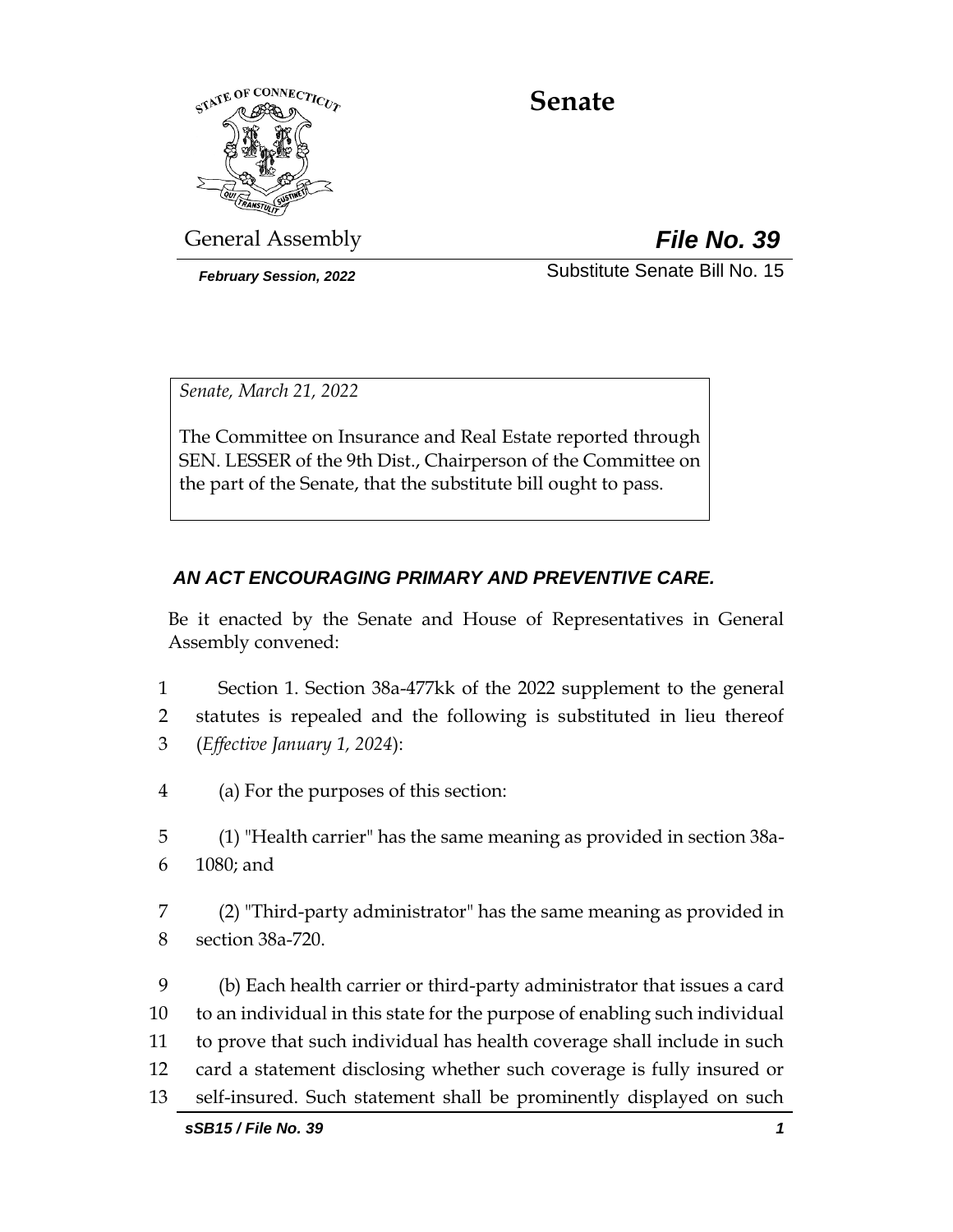card in a readily understandable, standardized form prescribed by the Insurance Commissioner. (c) The Insurance Commissioner may adopt regulations, in accordance with the provisions of chapter 54, to implement the provisions of this section. (d) Each health carrier or third-party administrator that issues a card to an individual in this state for the purpose of enabling such individual to prove that such individual has health coverage shall prominently display the following information on such card in a readily understandable manner, in addition to the information provided in subsection (b) of this section: (1) The name of, and contact information for, an in-network primary care provider whom the individual has designated to serve as such individual's preferred primary care provider; or (2) If the individual has not designated a preferred primary care provider under subdivision (1) of this subsection, a telephone number maintained by such health carrier or third-party administrator for the purpose of assisting such individual with accessing telehealth or a list of local in-network primary care providers accepting new patients, or the address of an Internet web site maintained by such health carrier or third-party administrator for the purpose of enabling such individual to contact, and schedule appointments with, local in-network primary care providers, unless such health carrier or third-party administrator issues a separate card to an individual for purposes of such services. (e) The information required to be included on each card under subsection (d) of this section may alternatively be made available in electronic card format by the health carrier or third-party administrator, if requested by the insured member. Any member who requests an electronic card may also receive such card in hard copy via mail. Sec. 2. (NEW) (*Effective January 1, 2023*) (a) (1) For the purposes of this section, "chronic disease" means coronary artery disease, diabetes,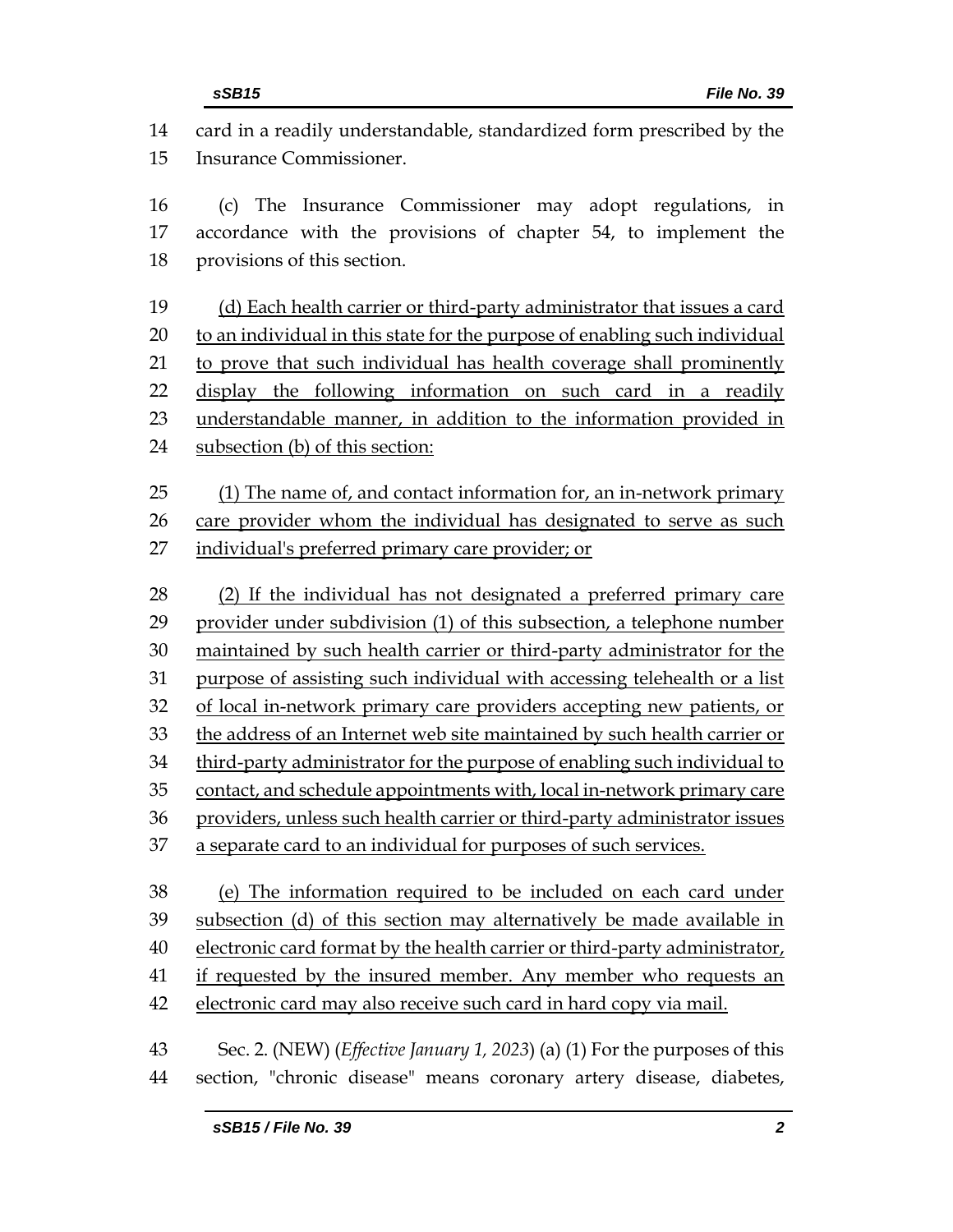hyperlipidemia or hypertension.

 (2) "Health enhancement program" means a health benefit program that ensures access and removes barriers to essential, high-value clinical services.

 (b) (1) Not later than January 1, 2024, each insurer, health care center, hospital service corporation, medical service corporation, fraternal benefit society or other entity that delivers, issues for delivery, renews, amends or continues in this state an individual or group health insurance policy providing coverage of the type specified in subdivisions (1), (2), (4), (11) and (12) of section 38a-469 of the general statutes shall develop not less than two health enhancement programs under such policy.

 (2) Each health enhancement program developed pursuant to subdivision (1) of this subsection shall:

 (A) Be available to each insured under the individual or group health insurance policy; and

 (B) Provide to each insured under the individual or group health insurance policy incentives that are directly related to the provision of health insurance coverage, provided such insured chooses to complete certain preventive examinations and screenings recommended by the United States Preventive Services Task Force with a rating of "A" or "B".

 (3) No health enhancement program developed pursuant to subdivision (1) of this subsection shall impose any penalty or other negative incentive on an insured under the individual or group health insurance policy nor shall any insured be required to participate in a health enhancement program.

 (c) Each individual health insurance policy providing coverage of the 72 type specified in subdivisions  $(1)$ ,  $(2)$ ,  $(4)$ ,  $(11)$  and  $(12)$  of section 38a-469 of the general statutes delivered, issued for delivery, renewed, amended or continued in this state shall include coverage for the health enhancement programs that the insurer, health care center, hospital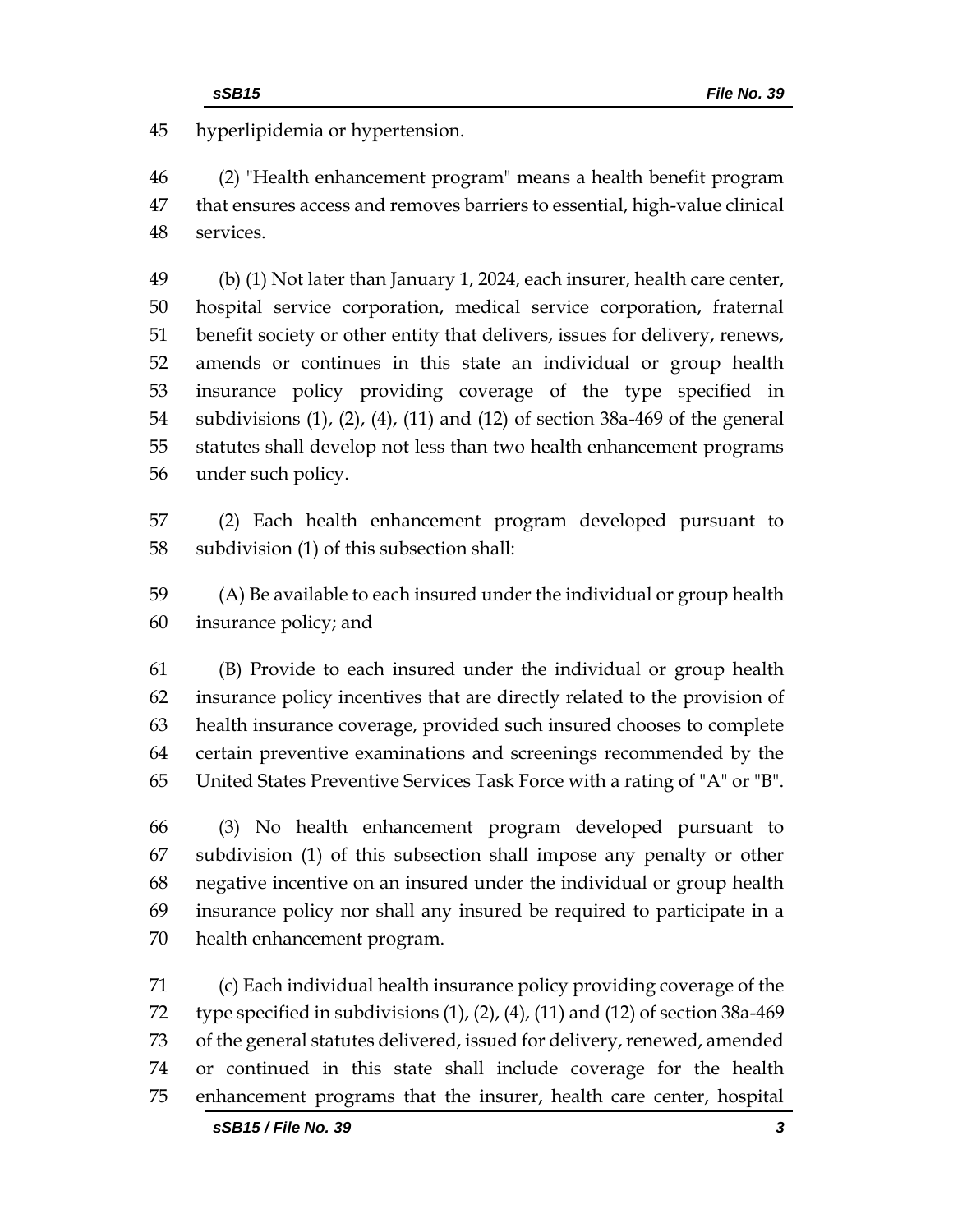service corporation, medical service corporation, fraternal benefit society or other entity that delivered, issued, renewed, amended or continued such policy developed pursuant to this section.

 (d) Each group health insurance policy providing coverage of the type specified in subdivisions (1), (2), (4), (11) and (12) of section 38a-469 of the general statutes delivered, issued for delivery, renewed, amended or continued in this state shall include coverage for the health enhancement programs that the insurer, health care center, hospital service corporation, medical service corporation, fraternal benefit society or other entity that delivered, issued, renewed, amended or continued such policy developed pursuant to this section.

 (e) The Insurance Commissioner may adopt regulations, in accordance with the provisions of chapter 54 of the general statutes, to implement the provisions of this section.

- Sec. 3. (NEW) (*Effective January 1, 2024*) (a) For the purposes of this section:
- (1) "Department" means the Department of Social Services; and

 (2) "Connecticut medical assistance program" means the state's Medicaid program and the Children's Health Insurance program administered by the Department of Social Services.

 (b) On any applicable card that the department issues to an individual eligible for the Connecticut medical assistance program and at the time such card is issued based on current practice, in addition to other information that the department may include, the department shall include on such card, to the extent that the following information is available at the time the card is issued:

 (1) The name of, and contact information for, a primary care provider enrolled in the Connecticut medical assistance program whom the individual has designated to serve as such individual's preferred primary care provider, or the primary care provider whom the department or its agent has identified as the primary care provider to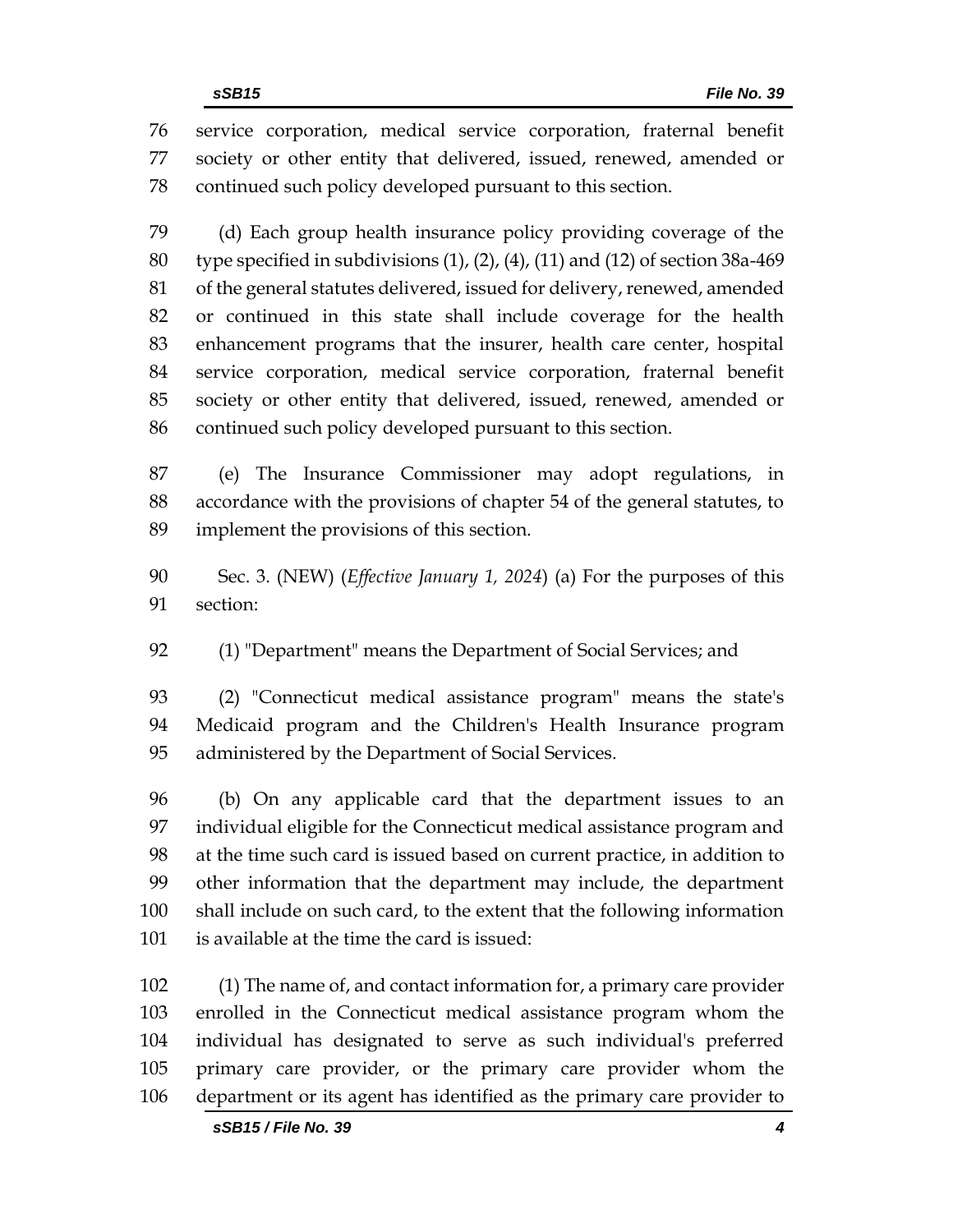107 whom the individual has been attributed based on analysis of available 108 health care claims information for the individual; or

 (2) If the individual has not designated a preferred primary care provider under subdivision (1) of this subsection and the department is not able to attribute the individual to a primary care provider based on available health care claims information for the individual, the department shall include on such card a notation to contact the department's agent, with available contact information or a reference to such agent, for assistance with finding, contacting and scheduling appointments with primary care providers enrolled in the Connecticut medical assistance program.

| This act shall take effect as follows and shall amend the following |                 |             |
|---------------------------------------------------------------------|-----------------|-------------|
| sections:                                                           |                 |             |
|                                                                     |                 |             |
| Section 1                                                           | January 1, 2024 | 38a-477kk   |
| Sec. 2                                                              | January 1, 2023 | New section |
| Sec. 3                                                              | January 1, 2024 | New section |

*INS Joint Favorable Subst.*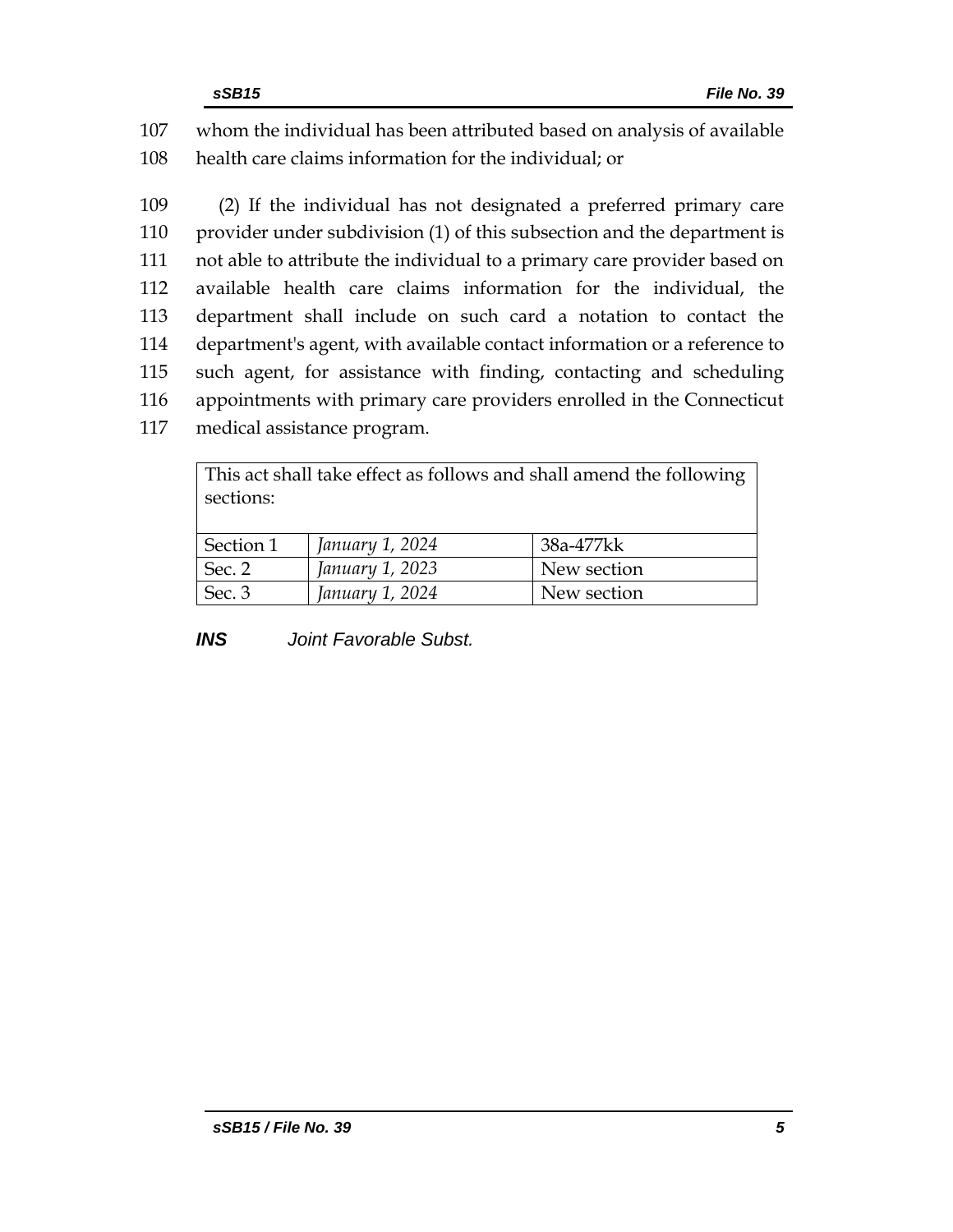*The following Fiscal Impact Statement and Bill Analysis are prepared for the benefit of the members of the General Assembly, solely for purposes of information, summarization and explanation and do not represent the intent of the General Assembly or either chamber thereof for any purpose. In general,*  fiscal impacts are based upon a variety of informational sources, including the analyst's professional *knowledge. Whenever applicable, agency data is consulted as part of the analysis, however final products do not necessarily reflect an assessment from any specific department.*

## *OFA Fiscal Note*

*State Impact:* None

*Municipal Impact:* See below

#### *Explanation*

The bill, which requires private health carriers in Connecticut to develop at least two health enhancement programs (HEPs) under their policies and to display certain information on health insurance ID cards, does not result in a fiscal impact to the state. It is anticipated that the Insurance Department, which may adopt implementing regulations under the bill, can review compliance within existing resources.

It is unknown if there will be a fiscal impact to fully insured municipalities as a result of HEP provisions of the bill.

The bill also requires the Department of Social Services (DSS) to print certain information on medical assistance program ID cards, which is not anticipated to result in a fiscal impact as it applies to cards issued on and after January 1, 2024.

## *The Out Years*

*State Impact:* None *Municipal Impact:* Unknown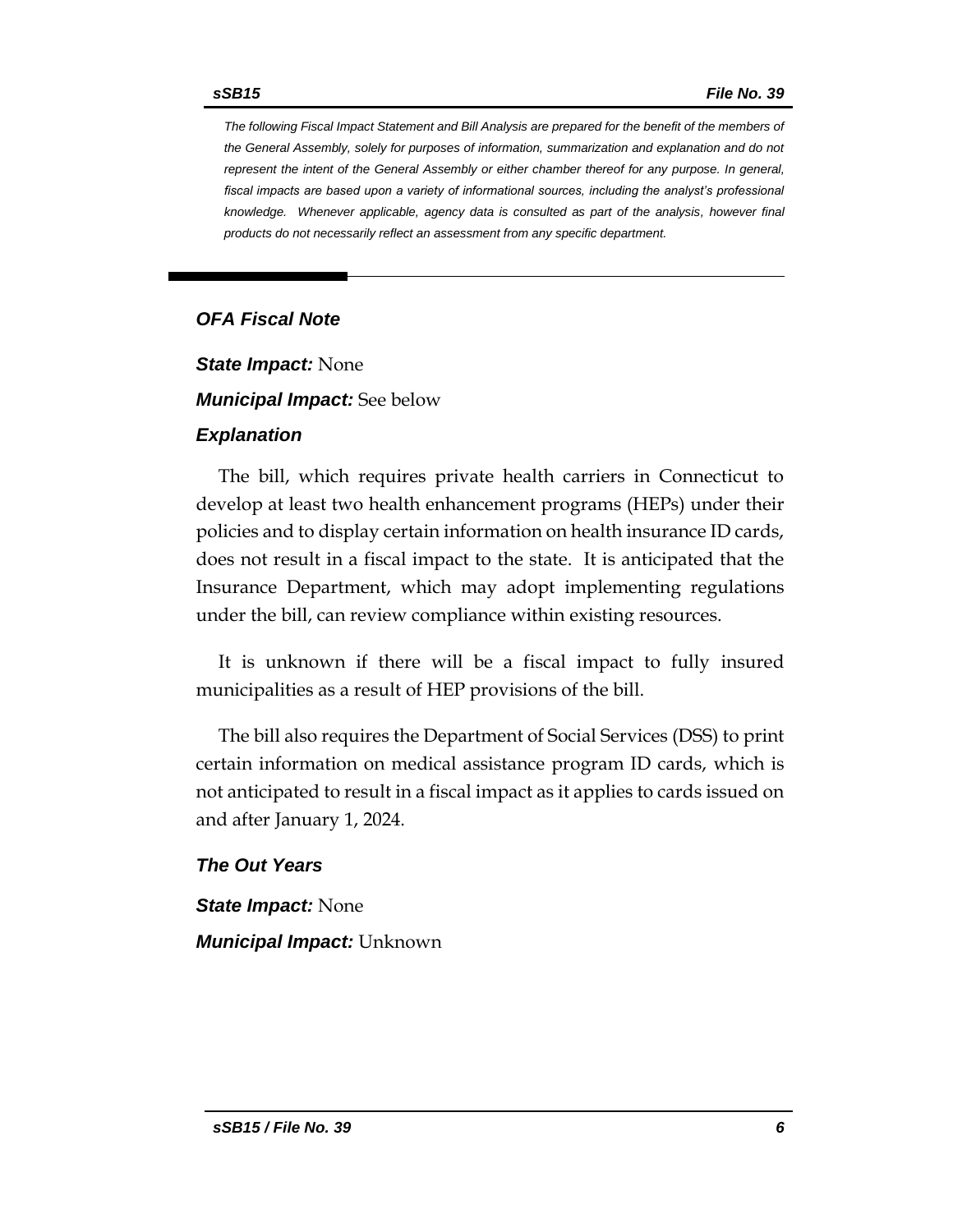# **OLR Bill Analysis sSB 15**

#### *AN ACT ENCOURAGING PRIMARY AND PREVENTIVE CARE.*

#### **SUMMARY**

This bill requires health carriers (e.g., insurers and HMOs) that deliver, issue, renew, amend, or continue certain individual or group health insurance policies in the state to develop at least two health enhancement programs (HEPs) under the policies by January 1, 2024. The bill defines a HEP as a health benefit program that ensures access and removes barriers to essential, high-value clinical services. The bill authorizes the insurance commissioner to adopt implementing regulations.

The bill also requires health carriers and third-party administrators (TPAs) that issue health insurance identification (ID) cards to insureds to prominently display on them, in a readily understandable manner, information to assist the insured with accessing and contacting a primary care provider (PCP).

Lastly, the bill requires the Department of Social Services (DSS), on any ID card it issues to an individual who is eligible for the state's medical assistance program (i.e., Medicaid or HUSKY B), to include information about accessing and contacting a PCP.

EFFECTIVE DATE: January 1, 2023, except the provisions about ID cards are effective January 1, 2024.

#### **HEALTH ENHANCEMENT PROGRAMS**

The bill requires health carriers to develop at least two HEPs by January 1, 2024. Each HEP must (1) be available to each insured under the health insurance policy and (2) provide incentives to each insured directly related to providing health insurance coverage for insureds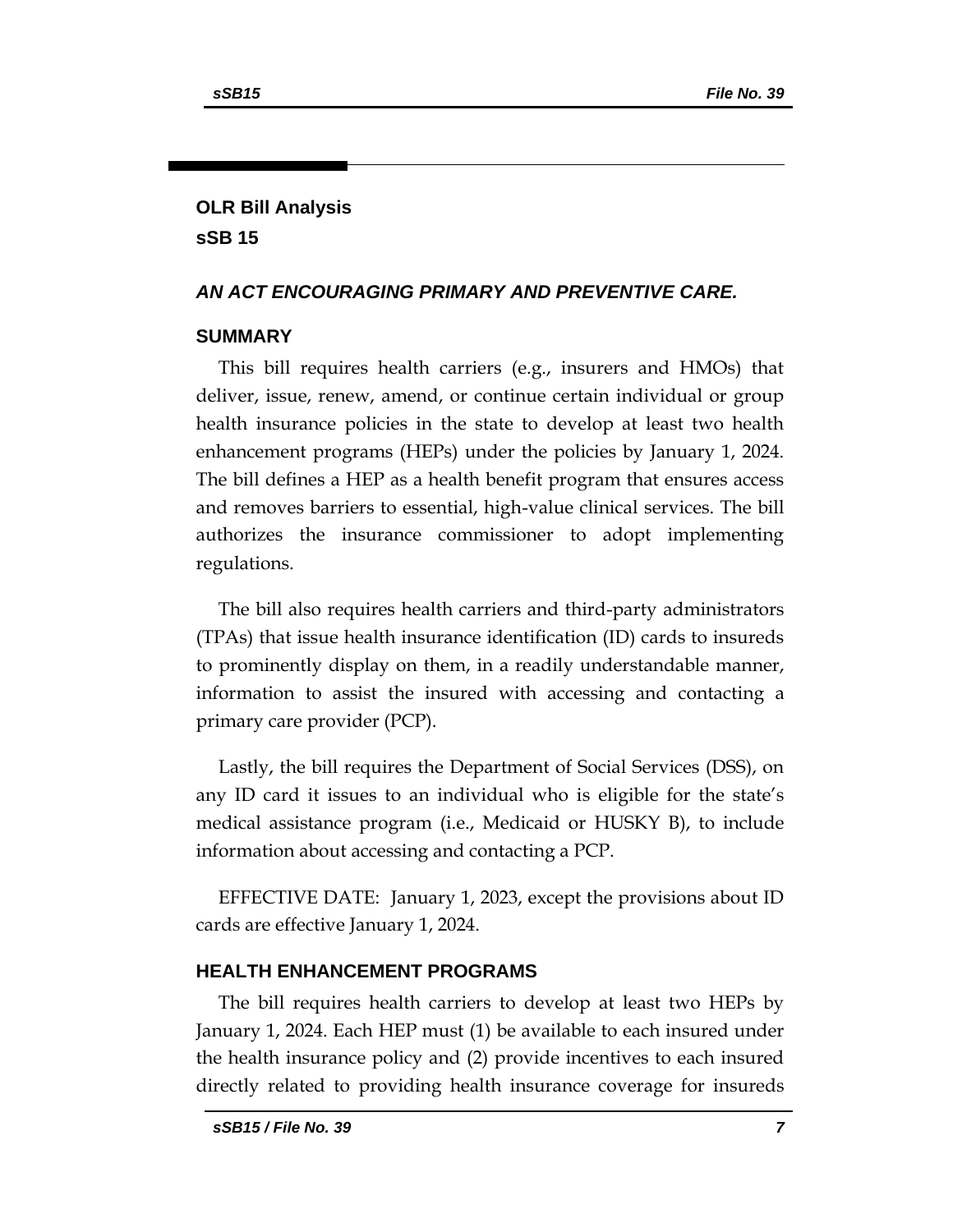choosing to complete certain preventive examinations and screenings the U.S. Preventive Services Task Force recommends with an "A" or "B" rating. (Presumably, the bill means to limit this to chronic diseases as defined in the bill (i.e., coronary artery disease, diabetes, hyperlipidemia, or hypertension). However, while the bill defines "chronic disease," it does not otherwise use the term.)

The bill prohibits a HEP from imposing any penalty or negative incentive on an insured. It also specifies that an insured cannot be required to participate in a HEP.

The bill also requires certain individual and group health insurance policies to cover the HEPs. However, it is unclear if this means they must cover HEP administration costs or the examinations and screenings insureds receive through the HEP.

The bill's HEP provisions apply to individual and group health insurance policies delivered, issued, renewed, amended, or continued in Connecticut that cover (1) basic hospital expenses; (2) basic medicalsurgical expenses; (3) major medical expenses; or (4) hospital or medical services, including those provided under an HMO plan.

#### **HEALTH INSURANCE ID CARDS**

Under the bill, health carriers and TPAs that issue health insurance ID cards must include on an insured's ID card the name and contact information for an in-network PCP whom the insured designated as his or her preferred PCP.

If the insured did not designate a PCP, the carrier or TPA must instead include on the ID card (1) a telephone number the insured may call to access telehealth or a list of local in-network PCPs accepting new patients or (2) the website address that allows the insured to contact and schedule appointments with local in-network PCPs, unless the carrier or TPA issues a separate card for these purposes.

The bill allows carriers and TPAs to provide the above information in an electronic card to an insured who requests it in that format.